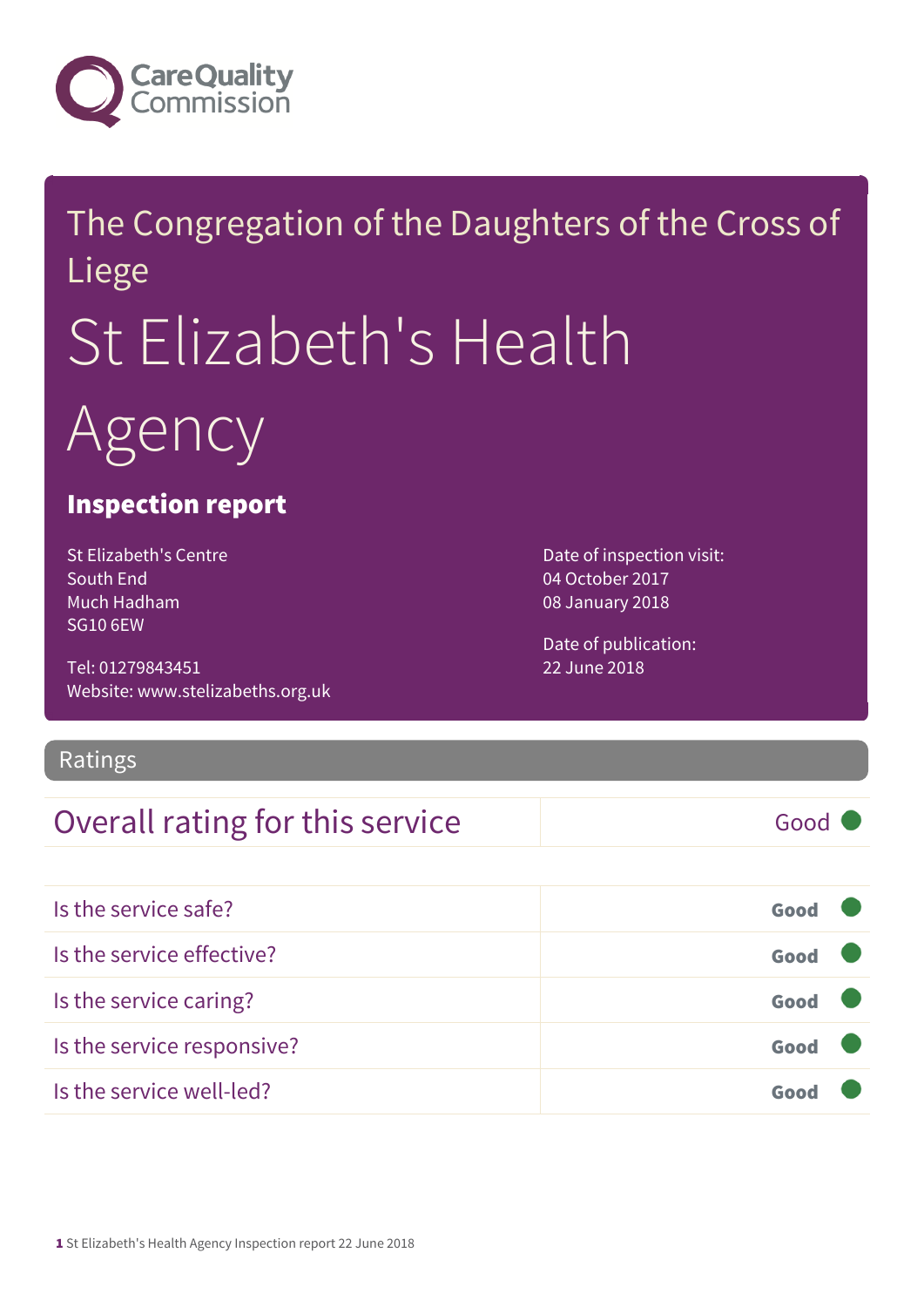### Summary of findings

#### Overall summary

The inspection took place on 04 October 2017 and 08 January 2018 and was unannounced. At our last inspection on 08 October 2015, the service was rated as Good. At this inspection we found that they were Outstanding.

St Elizabeth's Health Agency is part of the St Elizabeth Centre. St Elizabeth Centre is located on a 65 acre site and comprises of a school and children`s home, college, domiciliary care agency, adult residential and nursing services with accommodation and the health agency. The centre provides education, care and nursing support for people of all ages who have epilepsy and other complex needs. There were 154 people using the service at the time of the inspection out of which 46 were children under the age of 18.

St Elizabeth's Health Agency provides intensive epilepsy, health and therapeutic support to people of all ages using the centre `s services with epilepsy, autism and complex needs. Nurse led clinics are also run for adults and younger people who use the school, college and home on site.

There was a registered manager in post. A registered manager is a person who has registered with the Care Quality Commission (CQC to manage the service. Like registered providers, they are 'registered persons'. Registered persons have legal responsibility for meeting the requirements in the Health and Social Care Act and associated Regulations about how the service is run.

People, their relatives and health care professionals told us that the specialist care and support people received was exemplary. People told us they felt the service was safe.

The agency employed a significant number of nursing staff and health care professionals with different specialisms to ensure they were able to meet people`s complex care and support needs. There were specialist epilepsy nurses, behaviour support nurses, physiotherapists and occupational health therapists employed. In addition there was additional specialist support available by either employed professionals or other specialists visiting the service regularly.

There were sufficient numbers of nursing staff with a range of specialist skills sets on site at all times to ensure people`s nursing needs could be met in a timely way. Safe and effective recruitment practices were followed to ensure all staff were suitably qualified and experienced.

The specialist care and support people received from staff was very effective and we saw that due to the continuity of the support people received and the highly skilled nursing staff their health and well-being improved significantly.

People, relatives and professionals gave very positive feedback about staff`s knowledge and dedication to their roles. Health professionals told us they appreciated staff`s knowledge and feedback about people`s health needs which helped them ensure that the treatment they prescribed was effective and met people`s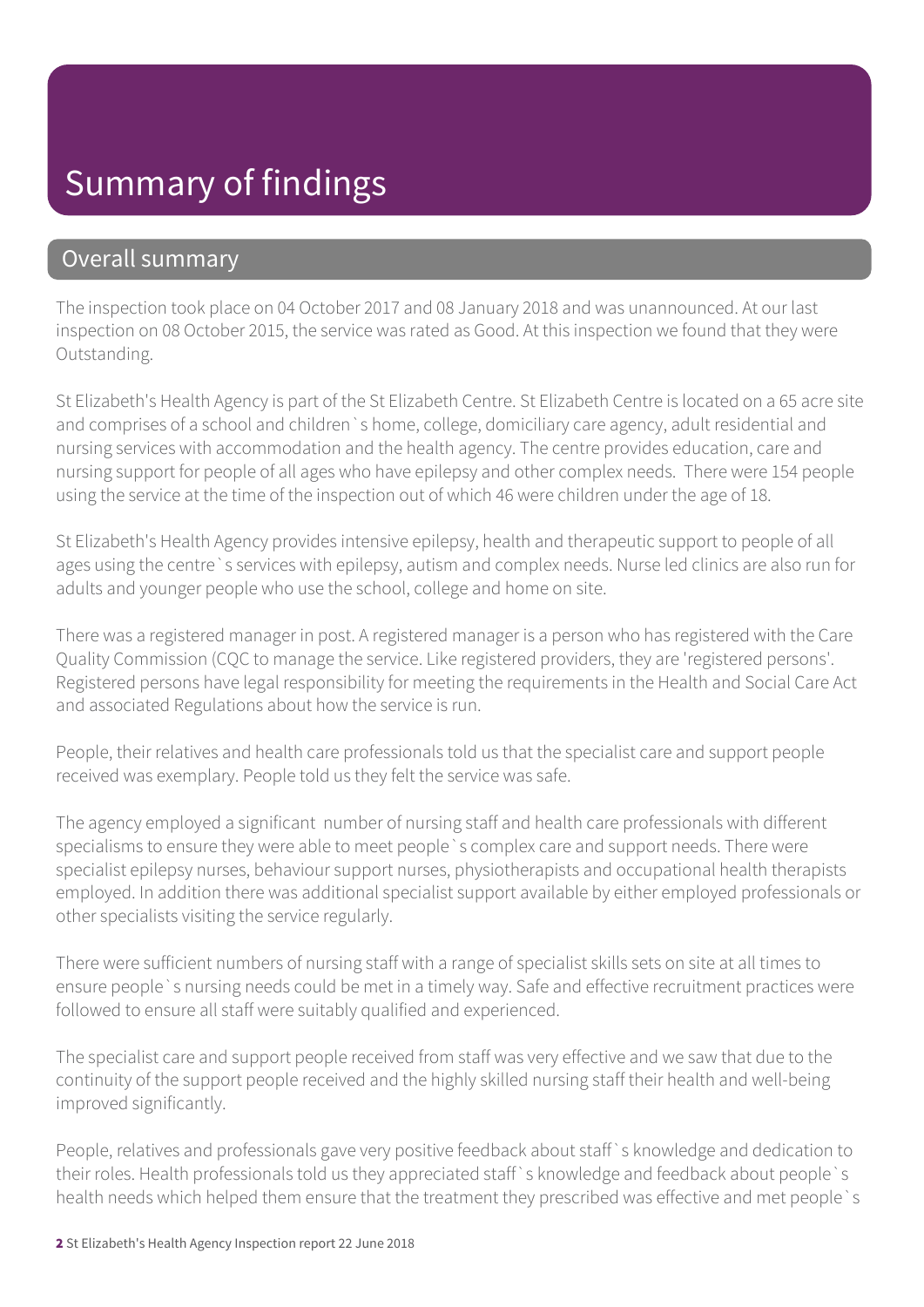#### needs.

The specialist nursing staff worked closely with neurologists and lead physicians in developing new treatment rolled out for children and adults with epilepsy. We found that staff closely monitored the effect of these treatments and had measurable outcomes for the people using these. Lead specialists valued feedback from staff and were closely analysing the positive results achieved to ensure these treatments could be then rolled out nationally and more people could benefit from these.

Systems and processes were in place to safeguard people. Staff received training in adults and children safeguarding procedures and they effectively used their knowledge to safeguard people using the service. Risks to people`s well-being were identified discussed in multi-disciplinary meetings and agreed risk management plans were developed which promoted people's independence.

People had support plans in place and they were involved in their care. The support plans outlined their needs, risk and plans to manage these risks. We saw that where people were able they actively participated and took decisions regarding the care they received and needed. The nurses ensured that where people lacked capacity to make decisions with regard to their health, decisions were made following the best interest process in a multi-disciplinary approach.

Nursing staff educated people, their families and care staff working in the home and college on the site about people`s condition, treatment plans and how to deliver care in a personalised way that met people`s needs. We saw many positive examples where people`s behaviour and well-being improved due to the specialist care and support they received which was led by the nursing staff from the agency.

There were nurse led clinics organised at the agency and these were for people who were not always able to attend appointments outside the site due to anxiety levels or their health. These clinics were run by nurses with input from GP and a neurologist regularly visiting the service.

People`s medicines were managed effectively and safely by staff and we saw that where people were able they were supported to administer their own treatment.

There was a constant learning culture promoted by the registered manager who ensured nursing staff had opportunities to keep up to date with the latest studies and best practice recommendations by attending conferences and study days to keep up with their professional registration and knowledge.

A team of physiotherapists and occupational therapists were working closely with staff from across the site and assessed regularly if people had the right equipment in place for maximising their abilities as well as supporting people to improve their mobility, posture and increase or maintain independence.

People received health support from staff that knew them well and understood their individual needs. The confidentiality of information held about people's medical and personal histories was securely maintained within the agency. Health support was provided in a way that promoted people's dignity and respected their privacy. People received health support that met their needs and took account of their preferences. Staff were knowledgeable about people's specific needs and preferences.

Staff were suitably recruited, inducted, trained, supervised and supported. This enabled them to have the right skills and training to support people effectively. People were supported by an established staff team who worked well together to benefit people.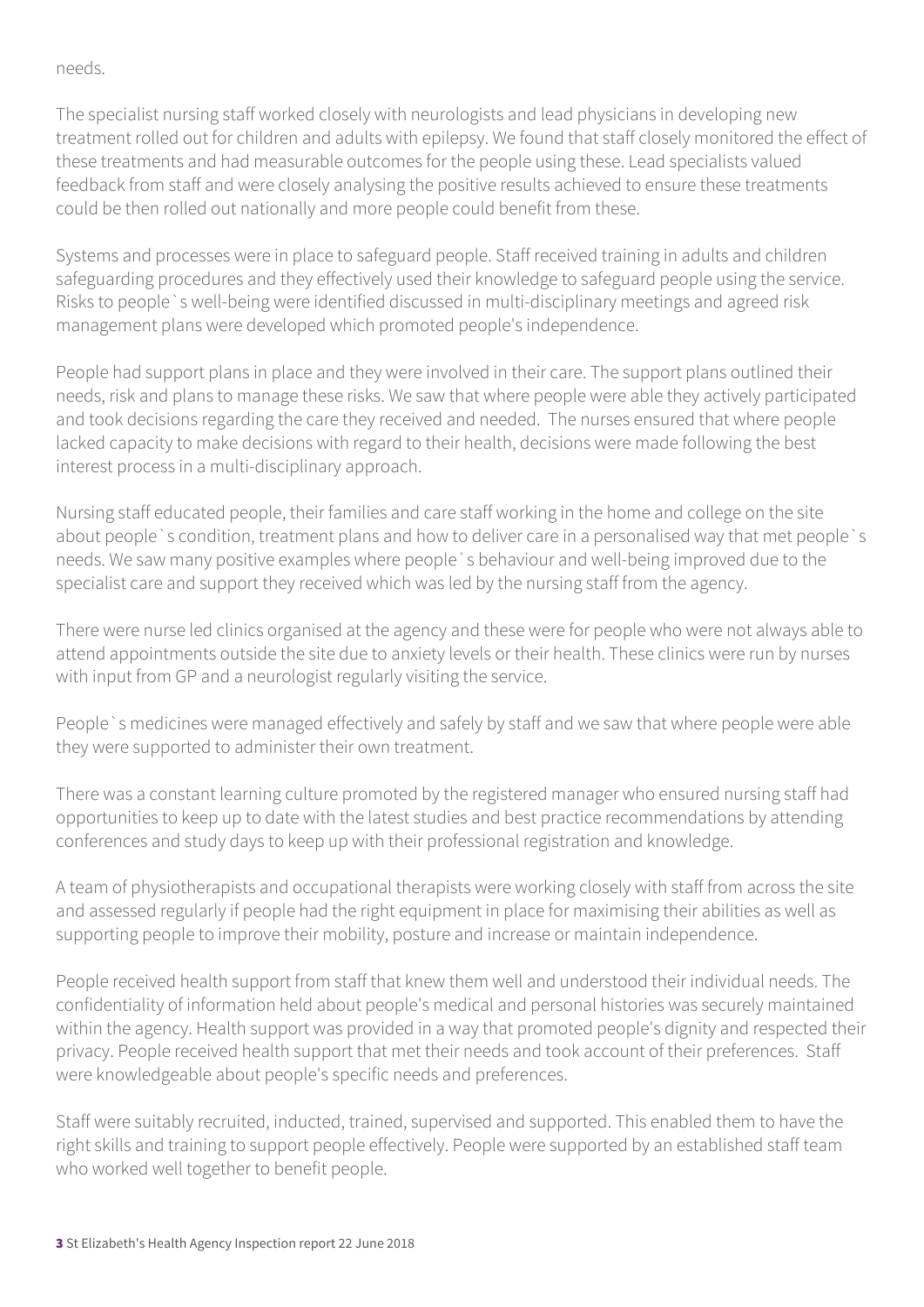People and their relatives were aware of the complaints procedure and knew how to raise concerns. They confirmed issues raised were addressed. People were asked for feedback on the service to improve practice. The registered manager and the provider audited the service to satisfy themselves the service was running effectively. Where issues were identified action was taken to make improvements.

The management team were accessible, approachable and supportive. People who used the service and relatives were very positive about the management team.

The registered manager ensured they were closely monitoring the quality and the safety of the service they offered to people. Statistics were run and thorough analysis of referrals, efficiency of the treatment people received and outcomes were done monthly. In addition a range of audits were done including medicine audits, infection control audits, equipment safety checks and record keeping.

The registered manager and the provider worked together with lead neurologists and epilepsy specialists and participated in innovative projects and new treatment trials with very positive results. Their work was appreciated by the physicians they were working with who were able to share nationally the positive results of these studies so more people could benefit from it.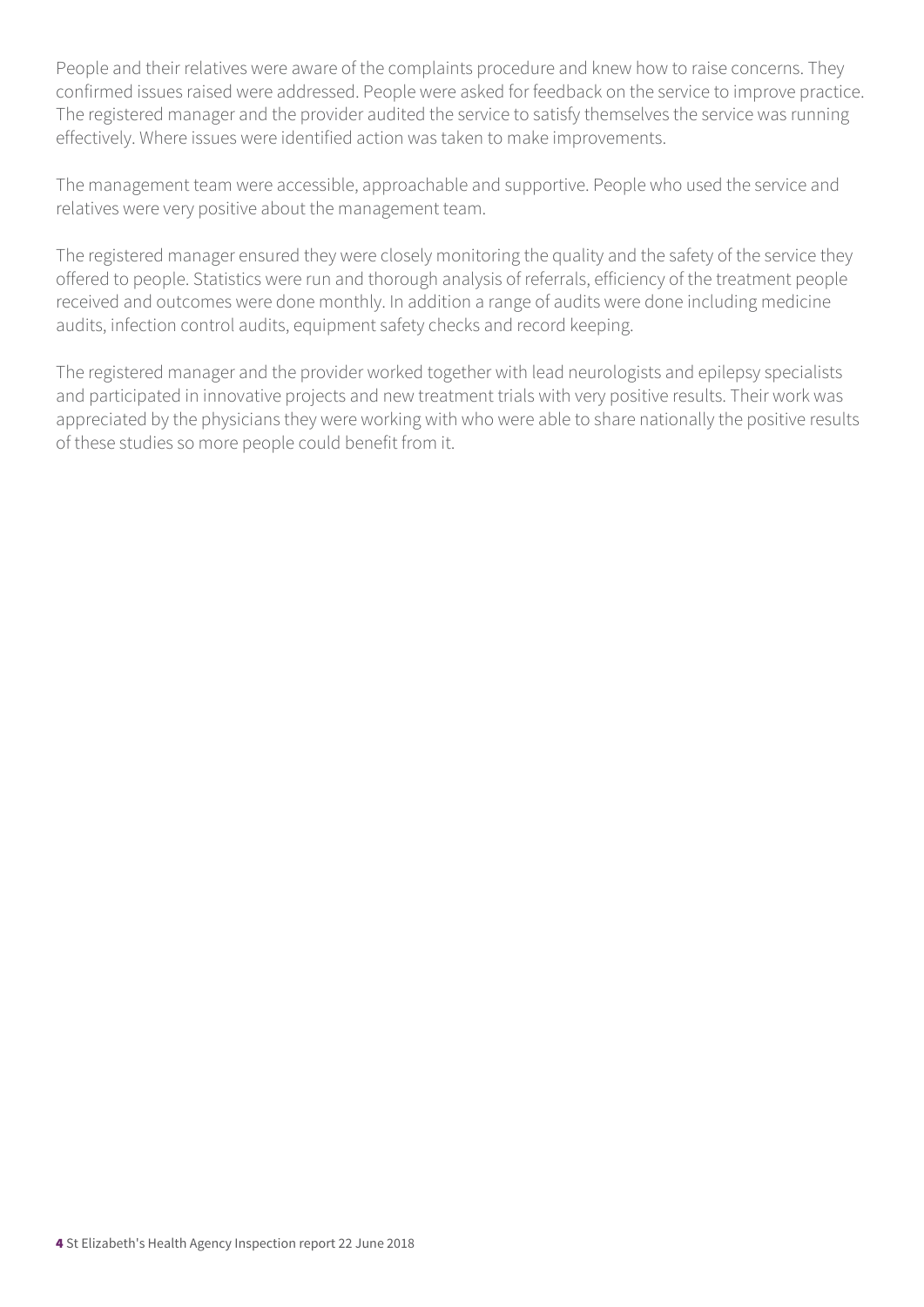#### The five questions we ask about services and what we found

We always ask the following five questions of services.

#### Is the service safe? Good

The service was safe.

There were enough staff with the right skills employed to meet people`s needs safely.

People had well developed risk assessments in place which were regularly reviewed in order to keep them safe.

Staff were very knowledgeable about safeguarding children and adults from any form of abuse.

People were protected from the risk of infection by staff who followed universal precautions when delivering care and support to people.

#### Is the service effective? Good

The service was effective.

Staff used innovative methods to ensure if people were able they were involved and consented to the treatment they received.

Staff were skilled and knowledgeable and provided effective care and support to people which improved their general well-being.

Staff were professionally trained and they had been supported to keep up to date with latest innovations in providing treatment for people with epilepsy.

Due to the variety of specialisms staff had, every person living on site and in the other services owned by the provider benefitted from specialist support when it was needed which meant people were enabled to keep in good health.

People`s health needs were regularly reviewed by external professionals in the nurse led clinics organised on site. People were also supported to attend appointments if necessary.

#### Is the service caring? Good Contract the service caring?

The service was caring.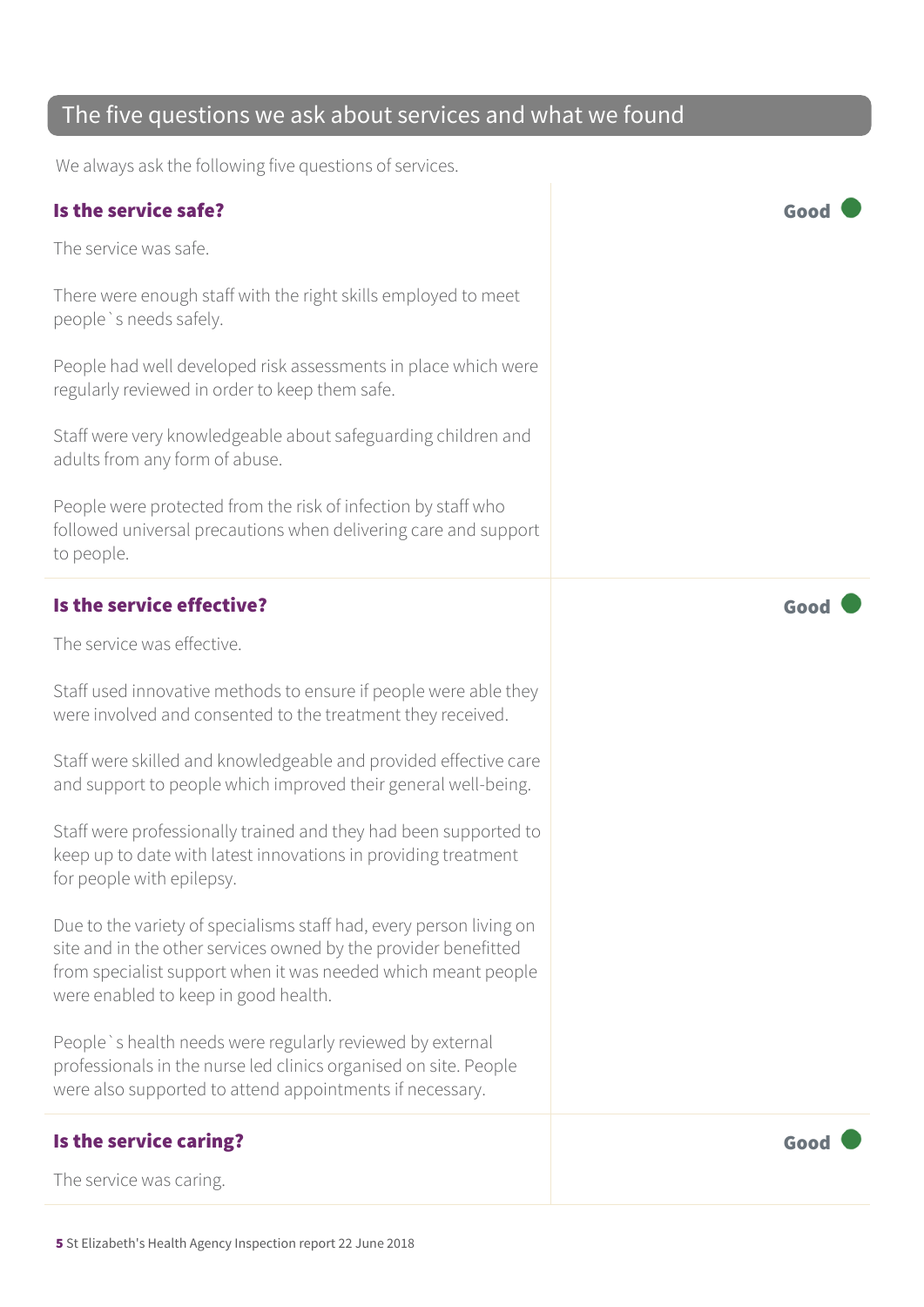The provider and registered manager had a proactive approach and led by example to ensure the service had a very strong, person centred culture and the ethos was that people came first.

People`s dignity and privacy was maintained when they received treatment or had conversations about their care needs these were conducted in private behind closed doors.

People had regular meetings with staff and they felt involved in the care and support they received.

People`s confidential information was kept secure.

#### Is the service responsive?  $\blacksquare$

The service was responsive.

People received health support that met their needs and took account of their preferences and personal circumstances.

Detailed guidance made available to staff enabled them to provide person centred care and people made positive progress and achieved their goals due to the effective care and support they received.

Staff were extremely skilled in using nationally recognised assessment tools to establish the best treatment and support people needed to achieve positive outcomes and live life to the full.

There were numerous activity groups organised and led by nursing staff to ensure people developed skills and abilities and become more independent.

People and their relatives were confident to raise concerns which were dealt with promptly.

#### Is the service well-led?  $\Box$  Good  $\Box$  Good  $\Box$

The service was well-led.

The registered manager and the provider worked together with lead neurologists and epilepsy specialists and participated in innovative projects and new treatment trials with very positive results.

Visiting health care professionals were very positive about the service and praised the dedication which led to people`s condition improve.

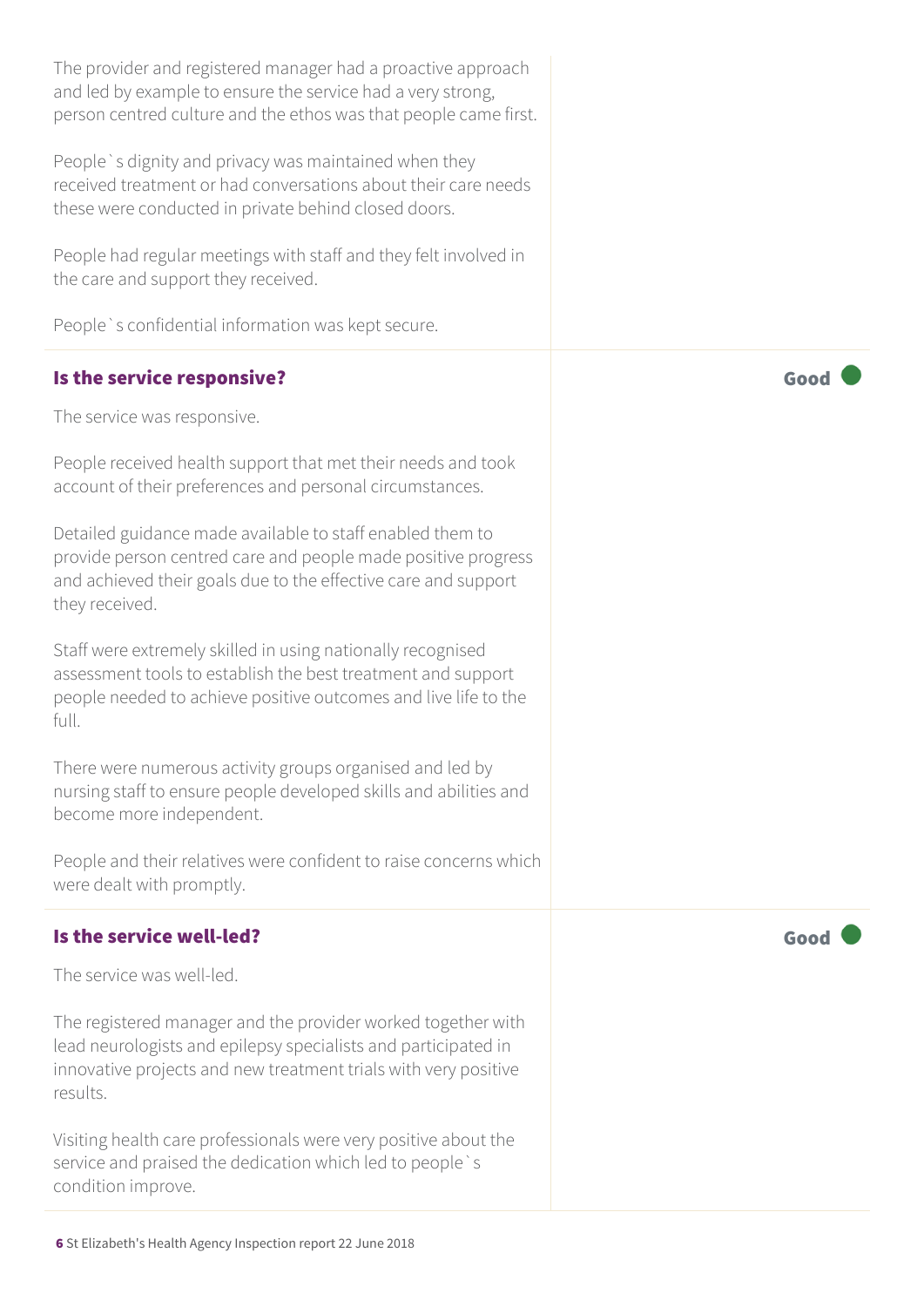There was a strong emphasis on staff development and several staff members become specialist in their areas of interest. The registered manager themselves were developing their leadership skills by undertaking leadership training.

Feedback on the service provided was regularly sought and actions to improve swiftly completed.

The registered manager and the provider had plans in place to develop a service for people living in the community.

Regular team meetings were held which were effective in evaluating the effectiveness of the support staff delivered to people and also gave staff an opportunity to keep up to date with developments in the service.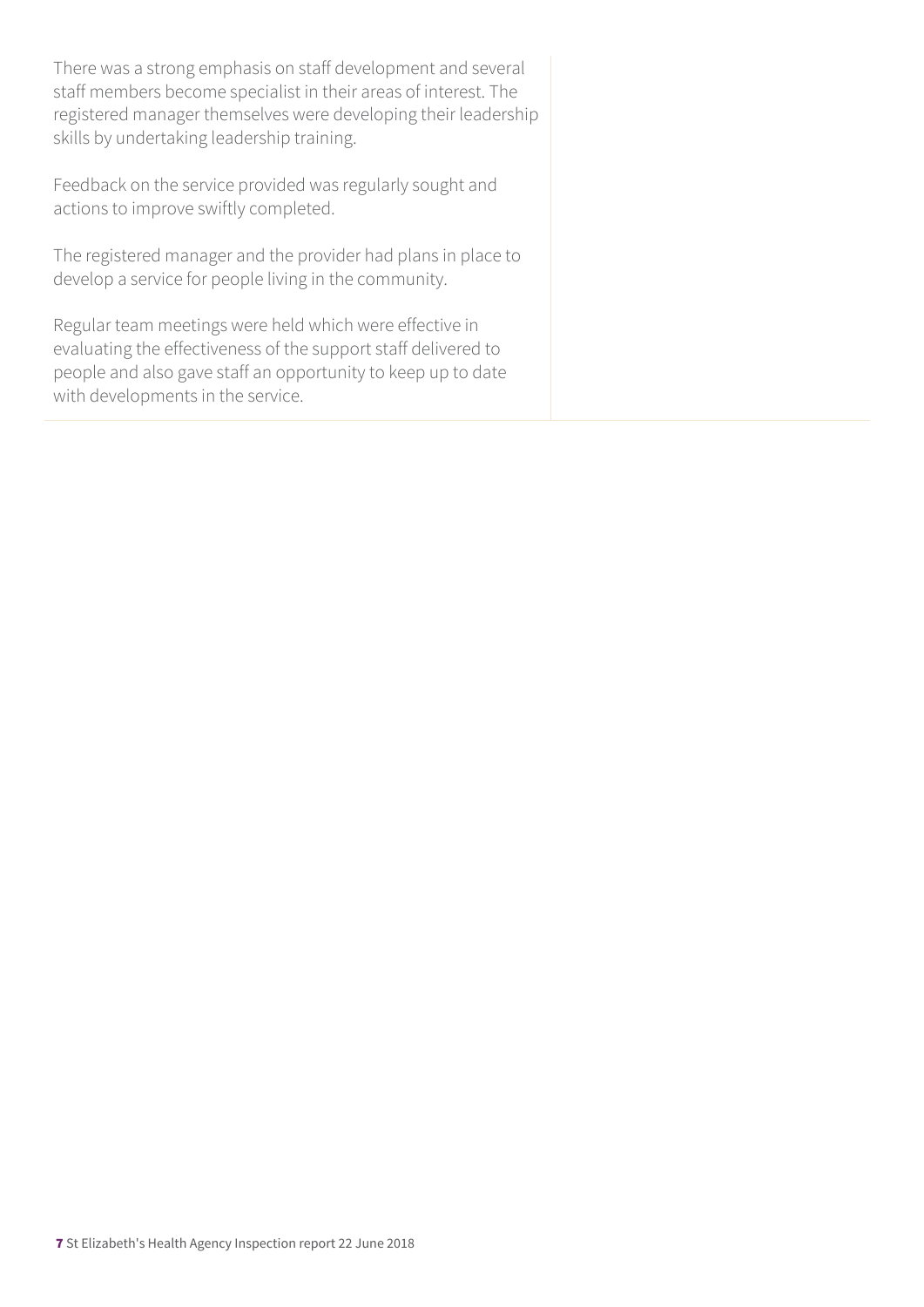

# St Elizabeth's Health Agency Detailed findings

### Background to this inspection

We carried out this inspection under Section 60 of the Health and Social Care Act 2008 as part of our regulatory functions. This inspection was planned to check whether the provider was meeting the legal requirements and regulations associated with the Health and Social Care Act 2014 and to look at the overall quality of the service, and to provide a rating for the service under the Care Act 2014.

Before the inspection we reviewed information we held about the service including statutory notifications. Statutory notifications include information about important events which the provider is required to send us. We also reviewed the provider information return (PIR) submitted to us. This is information that the provider is required to send to us, which gives us some key information about the service and tells us what the service does well and any improvements they plan to make.

The inspection took place on 04 October 2017 and 08 January 2018. The first day of the inspection was unannounced and carried out by one inspector. We gave 48 hours' notice before we returned to the service for the second day of the inspection.

During the inspection we spoke with six people who used the service, two relatives, five nursing staff, two physiotherapists, occupational health therapist the registered manager and two nursing staff from children services. We received feedback from three health care professionals and two social care professionals.

We used the Short Observational Framework for Inspection (SOFI). SOFI is a way of observing care to help us understand the experience of people who could not talk with us due to their complex health needs. We reviewed care records relating to six people who used the service and other documents central to people's health and well-being. These included staff training records, medication records, statistics, and information leaflets about the specialist treatments staff provided to people and quality audits.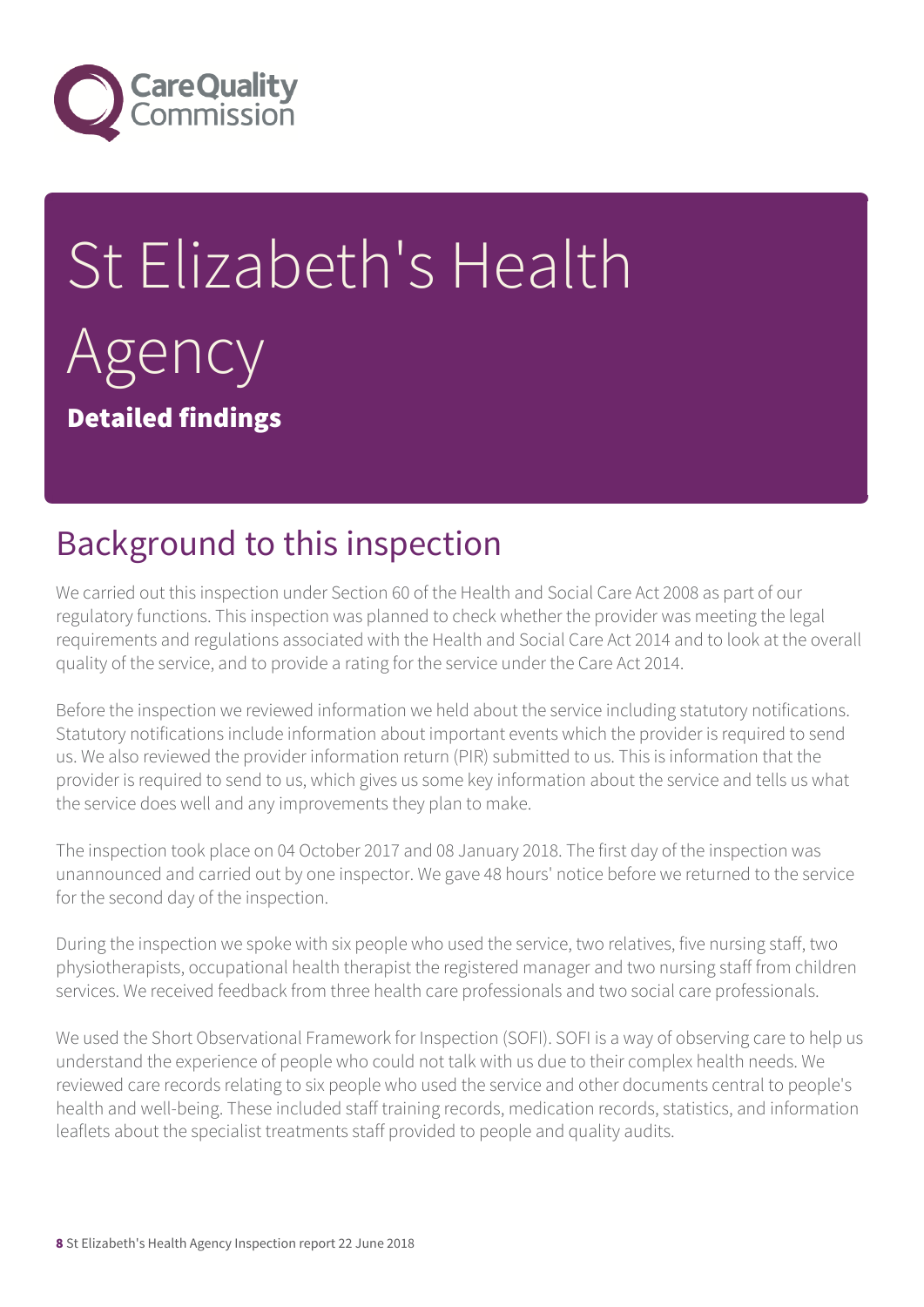## Our findings

People told us they felt safe and appreciated the support they got from the nursing staff. Relatives and health care professionals told us the specialist care and support people received was safe and met people`s needs. One relative told us, "The treatment received by my [relative] is excellent. I feel [person] is safe."

Staff were knowledgeable about how to safeguard adults and children from abuse. They told us they received regular training and were confident in how to report their concerns externally and internally. We saw evidence when staff reported their concerns to the local authorities safeguarding team and jointly developed protective plans to ensure people were safe from potential abuse.

Information and guidance about how to recognise the signs of potential abuse and report concerns, together with relevant contact numbers, was prominently displayed throughout the agency. Information was also made available in an 'easy read' format that used appropriate words and pictures. Staff told us, and we saw from meeting minutes, that safeguarding matters were regularly discussed during meetings and people were regularly reminded how to raise anything that concerned or worried them.

Where potential risks to people`s health, well-being or safety had been identified, these were assessed and reviewed regularly to take account of their changing needs and circumstances. This included in areas such as falls, mobility and nutrition, epilepsy, use of equipment, behaviour and others. The specialist staff from the nursing agency were involved in developing care plans and risk assessments for people to ensure staff from the provider`s other services on site could safely meet people`s needs. For example where people were assessed by the physiotherapy team for specialist equipment to mobilise, bathe or to access the community the team assessed people for the correct equipment, updated their care plans and trained staff in the use of the equipment. The physiotherapy team ensured staff from the nursing home on the site were fully knowledgeable and competent in safely using any equipment people needed to aid their mobility or other needs.

There was enough staff employed and on duty at all times to ensure people`s needs were met in a timely way. Recruitment processes were robust and ensured staff with the right skills were working in the agency. Within the agency there were a number of skilled staff employed which included, occupational therapists, physiotherapists, speech and language therapists, epilepsy nurses, learning disability nurses, vaccination nurse, and other nursing staff. In addition there were external health professionals who visited the service regularly which ensured a multi-disciplinary approach was available to meet people's needs.

Staff from the health agency ensured that people who lived on site in the provider`s other services received their medicines safely. Medicine administration records (MAR) were accurate and clearly written likewise the storage of medicines was appropriate. Medicines were securely locked up in medicine trolleys and the keys were kept with the person in charge. Evidence showed that people received their medicines at the right time and no gaps were found on MAR sheets. Medication protocols were in place to support staff to prevent drug errors and to ensure good practise and part of this protocol was that a second staff member was cross checking the MAR`s and medicines after a medication round. Topical medicine protocol and administration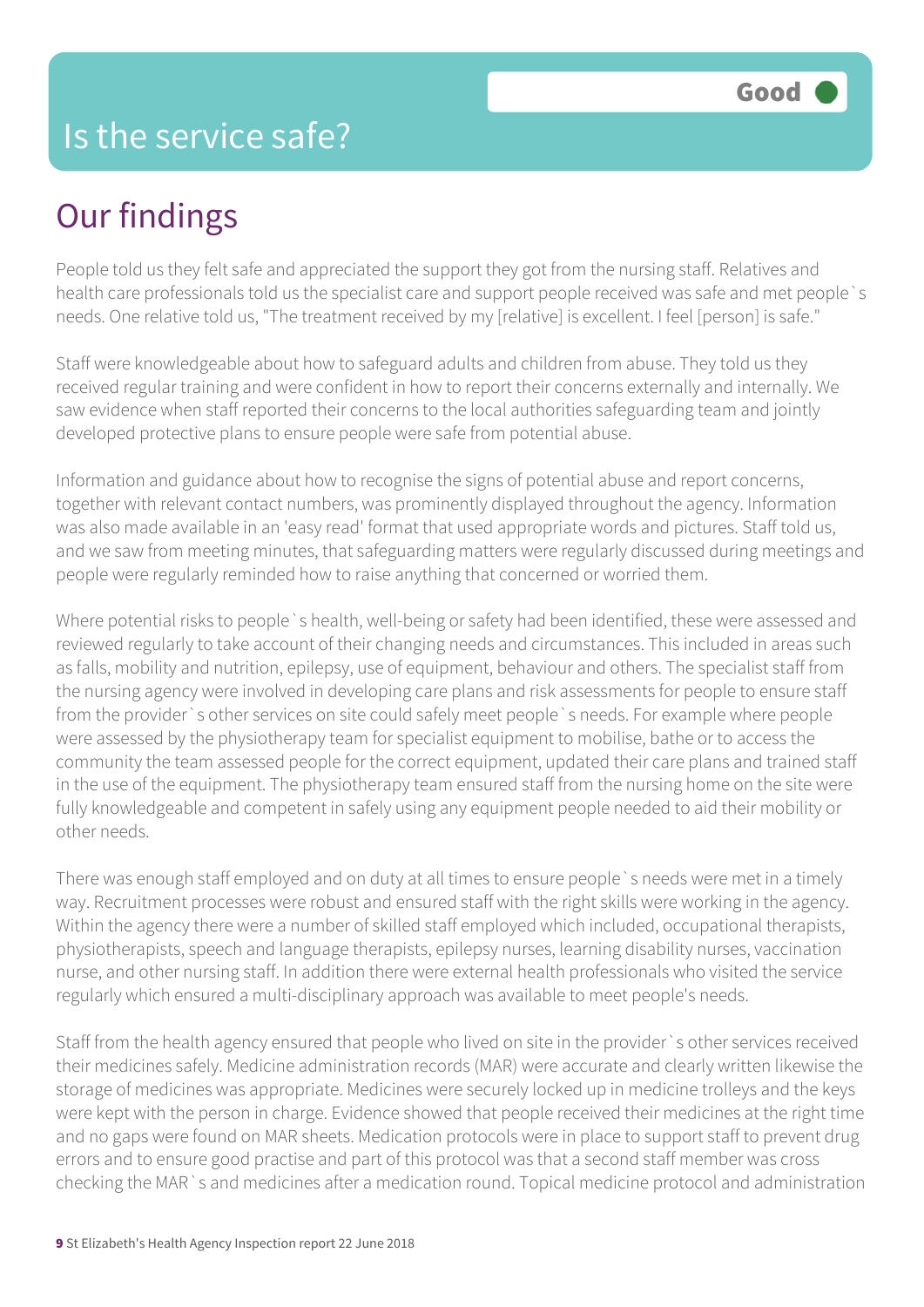was in place. Topical medicines were stored separately from other medicines and well labelled. Staff from the health agency administered medicines to people which required nursing skills. For example insulin or other medicines administered by injection. We found that these were administered following best practice and safely. Staff ensured people had their medicines regularly reviewed by their GP or neurologist to ensure the medicines they received were appropriate and met their needs.

People were protected from the risk of infections by staff who were knowledgeable about infection control procedures. We saw staff using personal protective equipment when appropriate and frequently washing their hands which ensured the risks of infections were minimised. People who had equipment in place to aid their needs had these appropriately and regularly cleaned. People who required a hoist to transfer they had individual slings.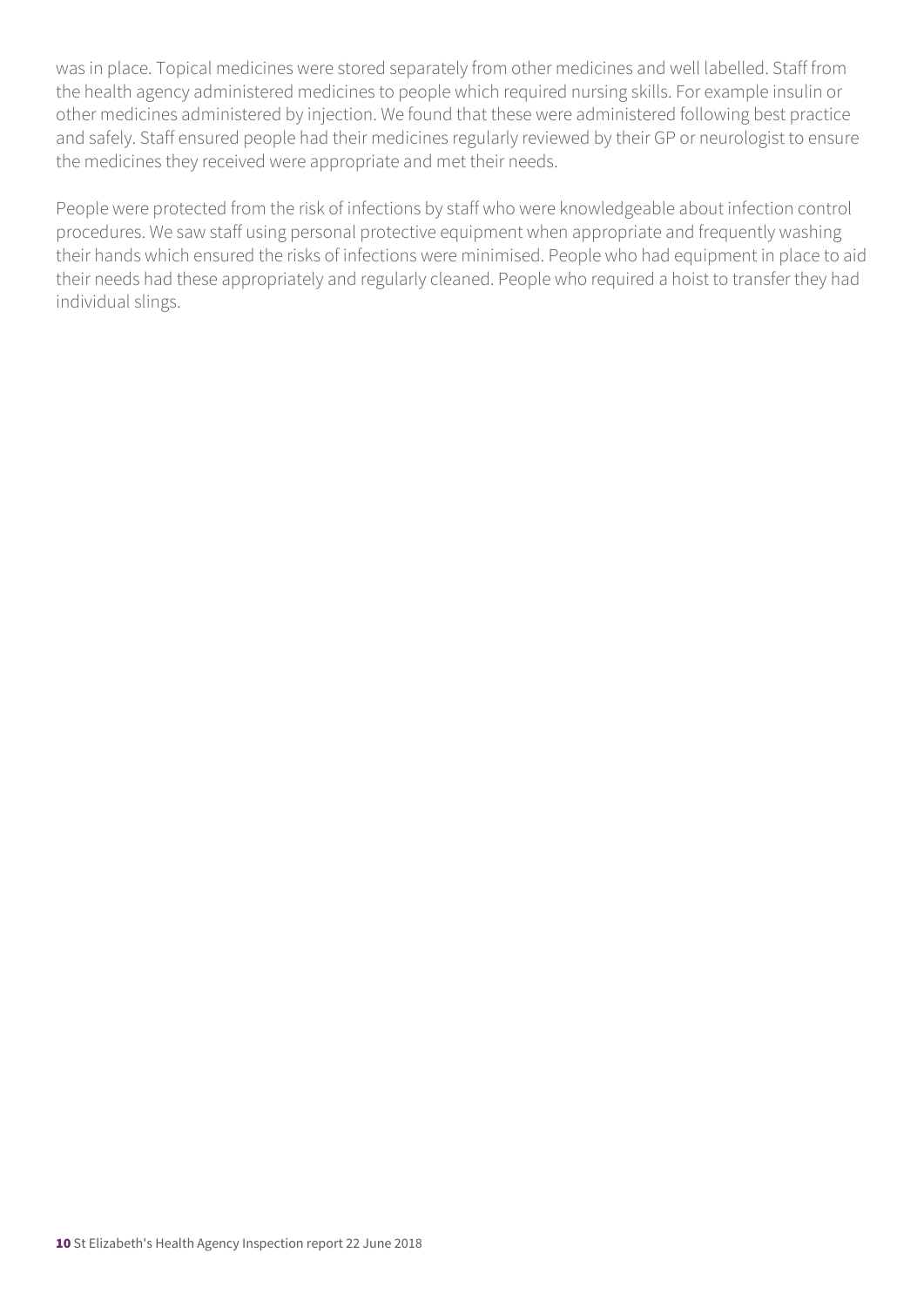### Is the service effective?

### Our findings

People their relatives and health care professionals praised staff`s knowledge and professionalism. They told nursing staff were extremely knowledgeable and skilled in looking after people with complex needs. Two health care professional told us they attributed the improvement in people`s health and well-being to the staff from the health agency who used their skills and abilities to provide people with effective care and support. One person told us, "I can ask anything from the nurses, they know the answer and they help me." A relative told us, "We have total confidence in the nurses. They are very supportive and knowledgeable."

We found that due to the coordinated and effective support of staff from the health agency people `s health and well-being improved. We found numerous examples where people who were unable to walk with the appropriate equipment in place and support from staff they started to walk again. People`s epileptic seizure numbers reduced and they were able to live the life they wanted. People were also able to move to less supported services because their condition improved as a result of support from the Health Agency.

For example a person had reduced mobility following a fracture of their spine and they were unable to sit or move independently in bed, unable to transfer or mobilise. The person received intensive rehabilitation from the therapy team who provided the right equipment for the person to build up their strength. The therapy team also provided bespoke training to the care staff working on site in the provider`s other services where the person lived. The therapy team reviewed the care plan and worked closely with the person`s family which ensured the person was enabled to go on home visits. We found that the coordinated efforts from the therapy team which involved care staff and family members resulted in the person being able to transfer with assistance of one care staff and could mobilise with the use of their walking frame. They no longer required hoisting, regained independence in mobilising in bed and maintaining their sitting balance. They were enabled to have regular overnight visits home again and were able to go on the annual family holiday with their family.

Another person lost their mobility following a brain haemorrhage. We found that the person made excellent progress with high level of therapy support provided on-site following their discharge from hospital. The occupational therapist (OT) provided a high-low bed, reviewed the use of their riser recliner chair, provided them with a solid backed chair and a handling belt. The person was later also assessed by the OT for vehicle transfers which enabled them to attend off-site activities. They attended physiotherapy treatment sessions in the onsite therapy room three times a week for 10 weeks, with therapy provided by a physiotherapist and therapy assistants. These sessions focused on balance, strength and to improve the person`s mobility. Care plans were provided by the OT and physiotherapist for the care staff and regularly updated to safely manage the person`s changing support needs. The effective support had a positive impact on the person who was now walking without help or with a walking frame indoors and outside. The person re-gained their independence and independently enjoyed activities off-site, regained the ability to wash and dress themselves as they done before they went to hospital. This meant that the person received effective care and support which helped them re-gain independence to live their life in the way they wished.

The provider and the registered manager were committed to ensure that the staff they employed to support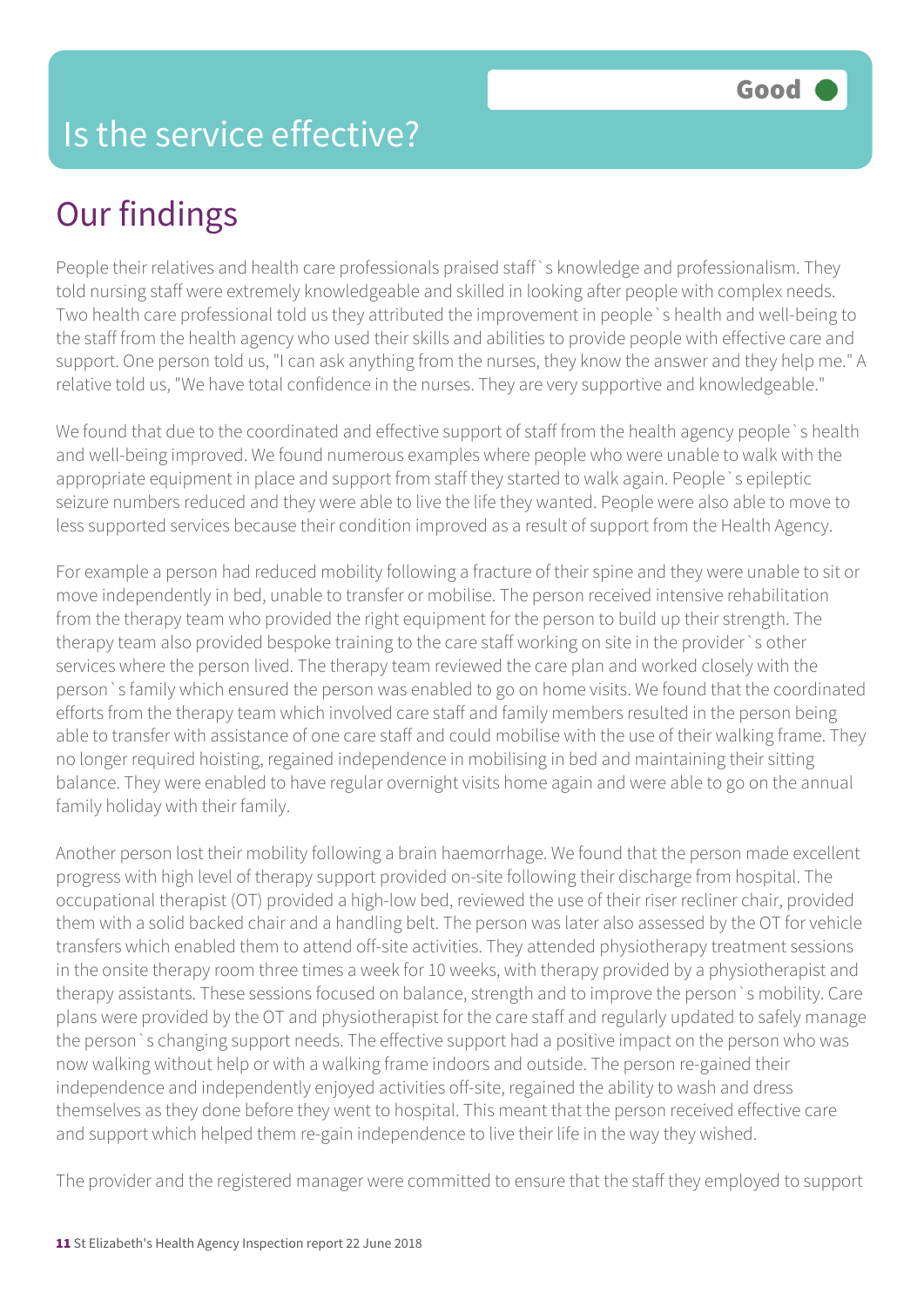people were well trained and kept up to date with latest best practice guidance and had the knowledgeable with regard to the latest innovative treatments for people who lived with epilepsy and physical disabilities. Newly employed staff were given induction training and also time was allocated for them to read people`s care and treatment plans and work together with a long standing staff member until they were competent and got to know people well. One newly employed staff member told us, "I feel welcomed by everyone here. I had my induction and now I am reading the support plans. I have further training already booked and I will be working alongside a nurse until I am ready."

Staff attended conferences and study days where they broaden their knowledge about latest technology available to support people with complex needs and this also helped them maintain their professional registration. We saw that staff implemented and used their knowledge which ensured people in their care benefitted from this and their condition improved.

For example the physiotherapist referred a person to a consultant recommending a specialist treatment to help the person regain the use of their hand. This person had to wear a splint to prevent their arm to contract. Following the treatment the person no longer needed the splint and was able to enjoy and participate in activities of daily living, hobbies, dressing and toileting. The freedom they gained meant that their family found it easier to support them on their visits home. We saw several other examples where people`s mobility and physical health improved and this led to them living the life they wanted more independently.

The Mental Capacity Act 2005 (MCA) provides a legal framework for making particular decisions on behalf of people who may lack the mental capacity to do so for themselves. The Act requires that, as far as possible, people make their own decisions and are helped to do so when needed. When they lack mental capacity to take particular decisions, any made on their behalf must be in their best interests and as least restrictive as possible.

Staff were trained in the Mental Capacity Act 2005 (MCA) and had a good understanding of the act. People's support plans outlined if they had capacity to consent on their care. People told us they were consulted on their care and their wishes were acted on. A person commented, "Staff listens to me and what I want."

Staff were dedicated to enable people to communicate their wishes, choices and opinions. Staff took time to discuss with people their care needs and wishes and these were clearly documented in people`s support plans. Where people were unable to communicate verbally and needed equipment in place to make their voice heard, staff ensured the specialist equipment was well used and care staff understood how people communicated through the use of their eyes or body language. For example a person was not able to communicate verbally. Staff understood this person`s increased need for communication and a 'Look to talk' book was implemented. The person was able to use their eye gaze to communicate. An eye gaze device was put in place and the therapy team worked with the person and the staff team which ensured the device was used to its optimum level and was as an effective form of communication for the person. The person was able to engage with other people, requests, comments, jokes, converse and improve their social skills through the device. This meant that the person was given the opportunity to have a voice which they had not had previously.

Due to the variety of specialisms staff had, every person who lived on site in the other services owned by the provider benefitted from specialist support when it was needed without having to wait for appointments or referrals. For example where people were observed having difficulties eating and swallowing their food, the speech and language therapist (SALT) could advise people promptly to avoid the risks of people aspirating or coughing when eating. We saw several examples where this prompt support improved people`s well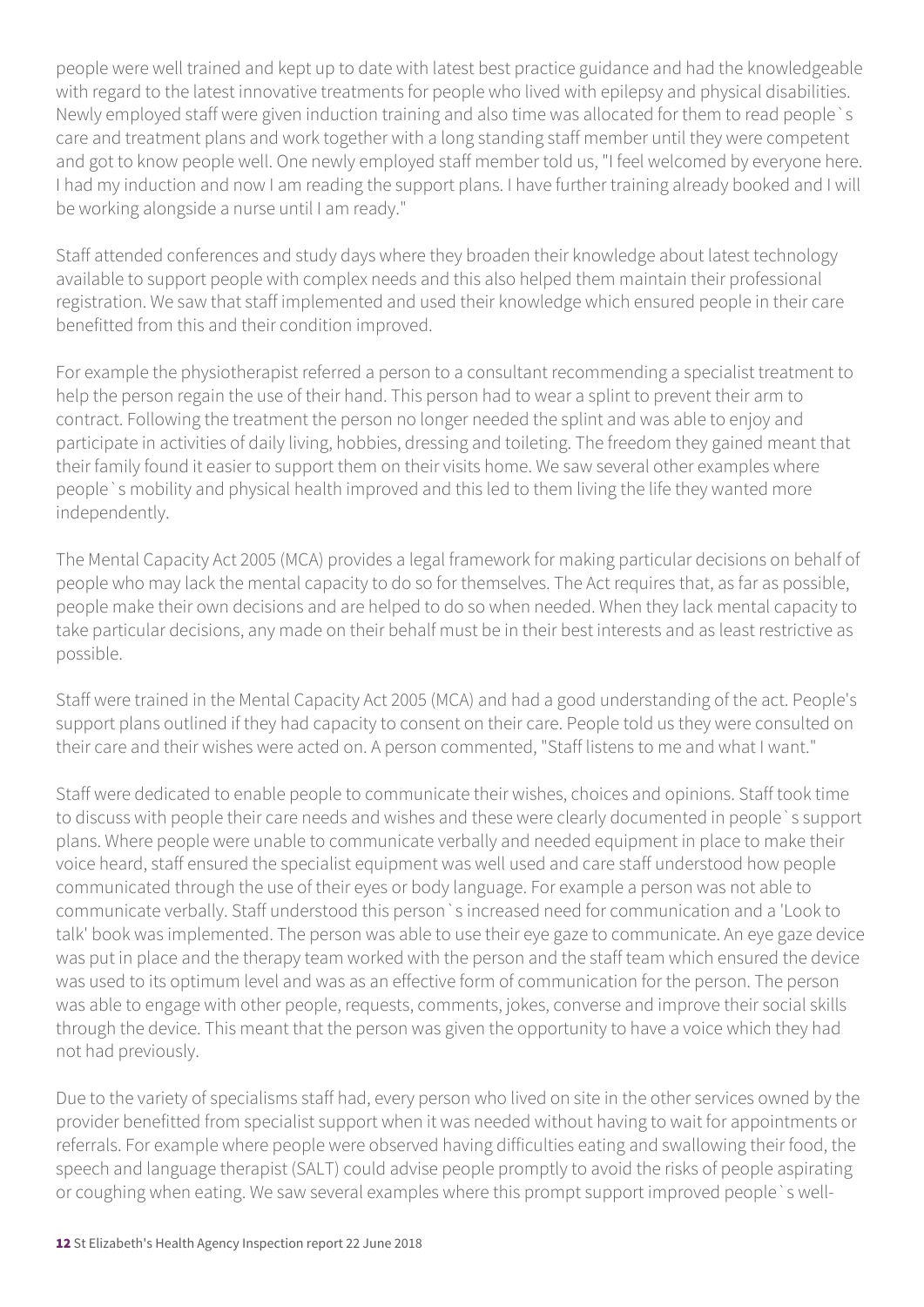being and contributed towards them maintaining good health. For example one person had frequent chest infections because they were aspirating when eating and drinking. Meetings were held with the person, SALT and care staff until the right consistency of foods were identified and the frequency of the chest infections the person had significantly reduced after the right diet has been introduced.

Staff employed by the health agency were all trained health professionals with a variety of specialisms including physiotherapists, occupational health therapist, speech and language therapists, epilepsy, positive behaviour support nurse and others. The registered manager built a team of specialists nursing staff for the care and support of both children and adults.

Staff told us they received the appropriate training and support for their role and regular opportunities were provided by the registered manager and the provider for them to attend conferences and study days to enhance their knowledge and skills. Within their teams different staff members specialised in delivering treatment for people with severe epilepsy and the service led by specialist physicians took part in trialling new treatments for people living with epilepsy.

For example for some people medicines were not effective in controlling and the reduction of the numbers of seizures. Staff told us that some of these people had a Vegus Nerve Stimulator (VNS) implanted to help control and reduce seizures. The VNS is a device that sends electrical impulses to the brain via the vegus nerve in aim to reduce numbers of seizures , decrease severity of seizures ,shorten the recovery time after seizures and to overall improve the quality of life for people with difficult to control epilepsy . We found that staff successfully managed this treatment for people and communicated effectively with people`s neurologists which ensured the treatment was effective. We saw that a person who had over 15 seizures every month however after they had the VNS implanted and staff managed the intensity of the impulses the seizures reduced to less than five per month.

The nursing staff and the therapy team regularly held training sessions for all the care staff working in the other services on site. These training sessions were often bespoke and referred to specific conditions people lived with, equipment used or medicines people needed to keep in good health. Staff appreciated this support. One staff member told us, "The nurses and the physiotherapists often train us how to use the equipment some people need. They also talk to us about some of the condition people have." One nurse specialist told us, "Running workshops and educational sessions with staff which I enjoy both in the adult home, college and in the children's end."

There were nurse led clinics organised at the Health Centre attended by people`s GP`s and neurologists where people`s health, medicines and overall condition was regularly reviewed. People and their relatives appreciated this support which meant that people were not always required to make a stressful journey to the hospital or to wait for appointments. There was a multi-disciplinary team (MDT) approach which ensured people had their complex needs met effectively. MDT meetings were well attended by internal and external professionals involved in people`s care which ensured nothing was missed and people had their needs met holistically. We found that appropriate referrals were made where needed to external professionals and people were supported to attend appointments.

People had their meals provided by the service on site however nursing staff ensured that people who received their meals through a percutaneous endoscopic gastrostomy (PEG). This is used where people cannot maintain adequate nutrition with oral intake and are fed by way of a tube that is inserted in to their stomach. Nursing staff worked closely with people`s dieticians and ensured that people maintained adequate nutrition and hydration and also ensured that the PEG sites were cleaned regularly and changed at regular intervals.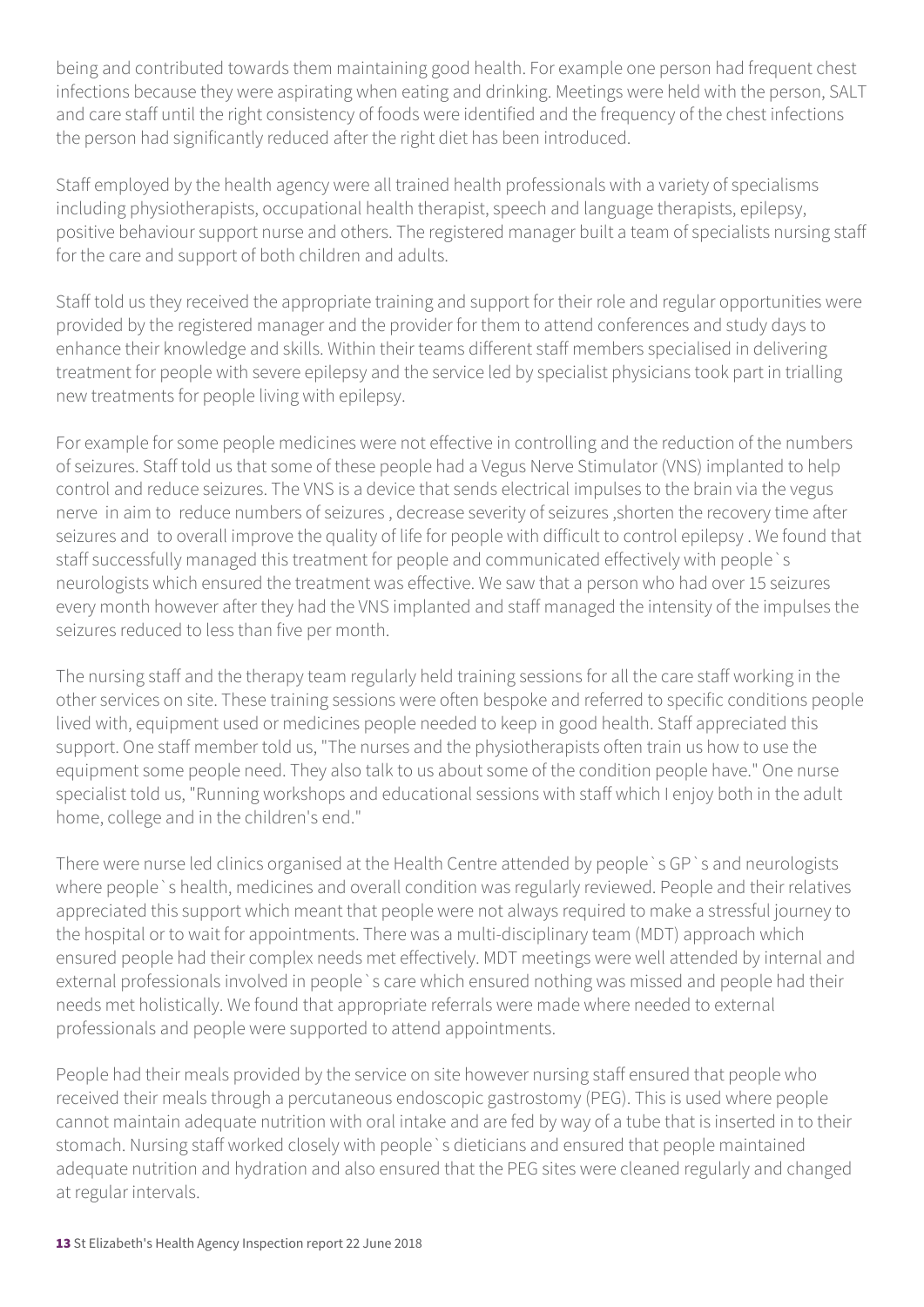## Our findings

People, relatives and health and social care professionals we spoke with told us staff were caring and kind towards people. One person said, "Staff help me if I need it, staff are kind." A relative told us, "Staff are very caring and kind and treat [person] with respect." A health care professional told us, "I find the nurses very helpful. They are professional and caring."

We found that every staff member we spoke with was enthusiastic about their role and spoke about people with compassion in a dignified and respectful manner. Staff had an in depth knowledge and understanding of people's individual needs, likes, dislikes and wishes.

The provider and registered manager had a proactive approach and led by example which ensured the service had a very strong, person centred culture and the ethos was that people came first. Staff had developed exceptionally kind, positive and compassionate relationships with people. They demonstrated person centred values, which placed an emphasis on respect for the individual being supported. The registered manager ensured that there were enough staff with the right skills deployed effectively so that people`s complex needs were met in a timely manner.

We observed nurses answered calls from staff working on site to attend to people who were in need and they did so in a professional and caring way and gave their attention to the person who needed reassurance or treatment.

The provider made all the resources available for the registered manager to recruit appropriately skilled health professionals who were experienced in caring for people with epilepsy, learning difficulties and other complex needs. The provider`s systems and processes ensured people living on site received specialist support as and when they needed. This at times meant that the care was provided before it was funded which presented a risk for the provider that costs may not be always recovered. The registered manager told us, "It is a battle at times to get funding for different equipment or therapy, but if people need specialist input we will provide this and then deal with the funding."

For example a person used a standing frame for many years as they were unable to maintain an upright posture unsupported. At the last service the stand was declared unfit for use and could not be used anymore. The therapist team considered this equipment being important because it enhanced circulation and blood pressure, improved the person`s respiration, prevented and minimized the development of contractures, increased bone density and decreased the risk of fractures and improved skin integrity by relieving pressure after prolonged sitting. The use of this frame also facilitated better eye contact with the person and improved the person`s general well-being. A process was implemented to apply for funding for a replacement standing frame which took many months of correspondence and perseverance from the nursing staff. This could have been detrimental to the person therefore in the interim the physiotherapist put a programme in place whereby the therapy assistants took the person to the therapy room to use a tilt table several times a week until the standing frame was delivered. This meant that the team were prepared to go over and beyond to ensure the person`s health and general well-being was not affected until they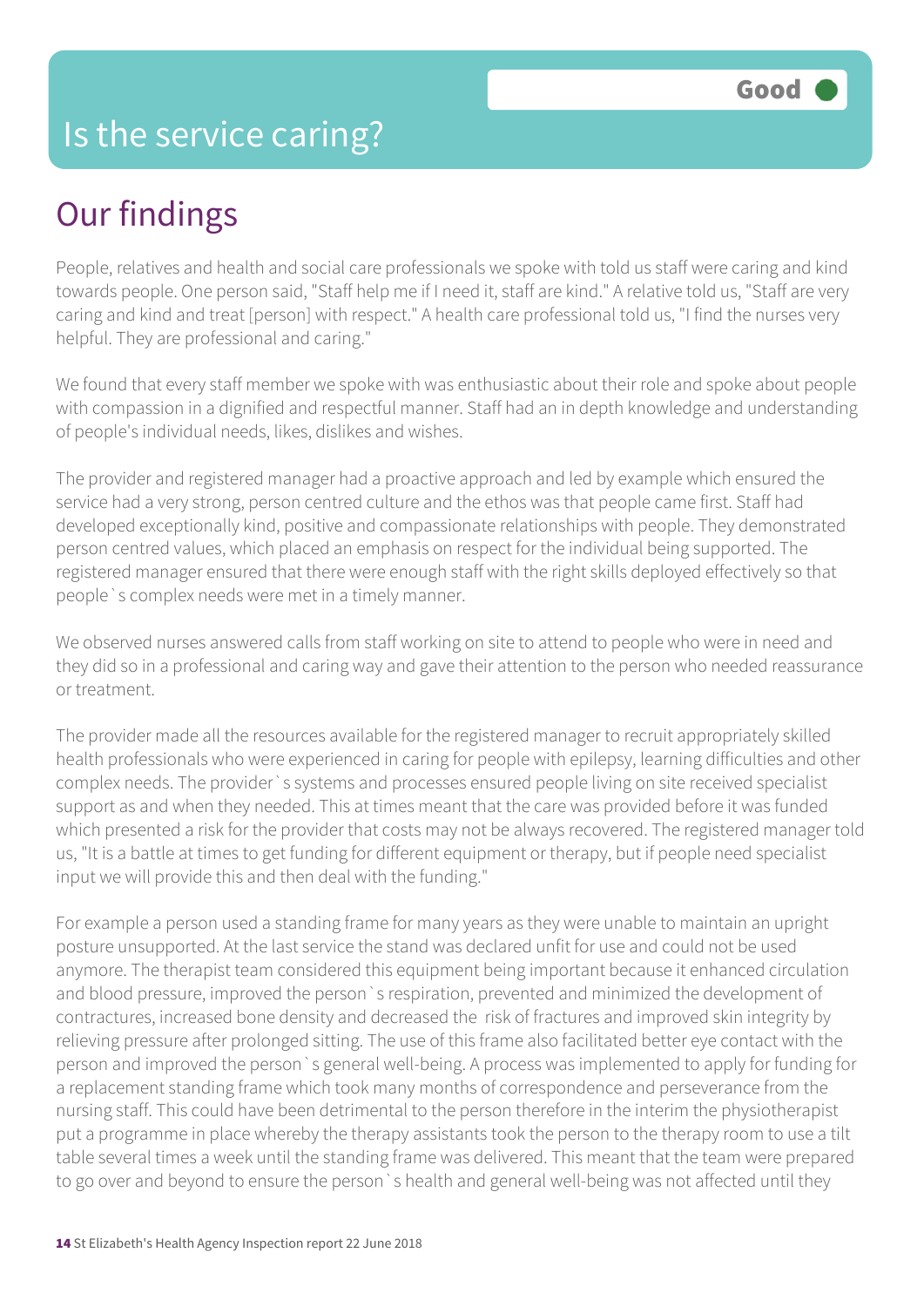received a replacement standing frame.

We saw that nursing staff ensured people `s dignity and privacy was maintained when they received treatment or had conversations about their care needs these were conducted in private behind closed doors. People`s care records were locked to protect people`s dignity and privacy.

People told us they had regular meetings with staff and they felt involved in the care and support they received. We saw that where people were able they were taught how to administer their own medicines and use the VNS if they felt any signs of a possible epileptic seizure. Staff spent considerable amount of time with people and their families where appropriate to provide them with all the information they needed about the services provided by them. Information leaflets were available for the parents of the children attending the school and college on site and regular meetings were organised where parents were thought and shown techniques of how to effectively support their children. Relatives told us they felt involved in the care and support people received.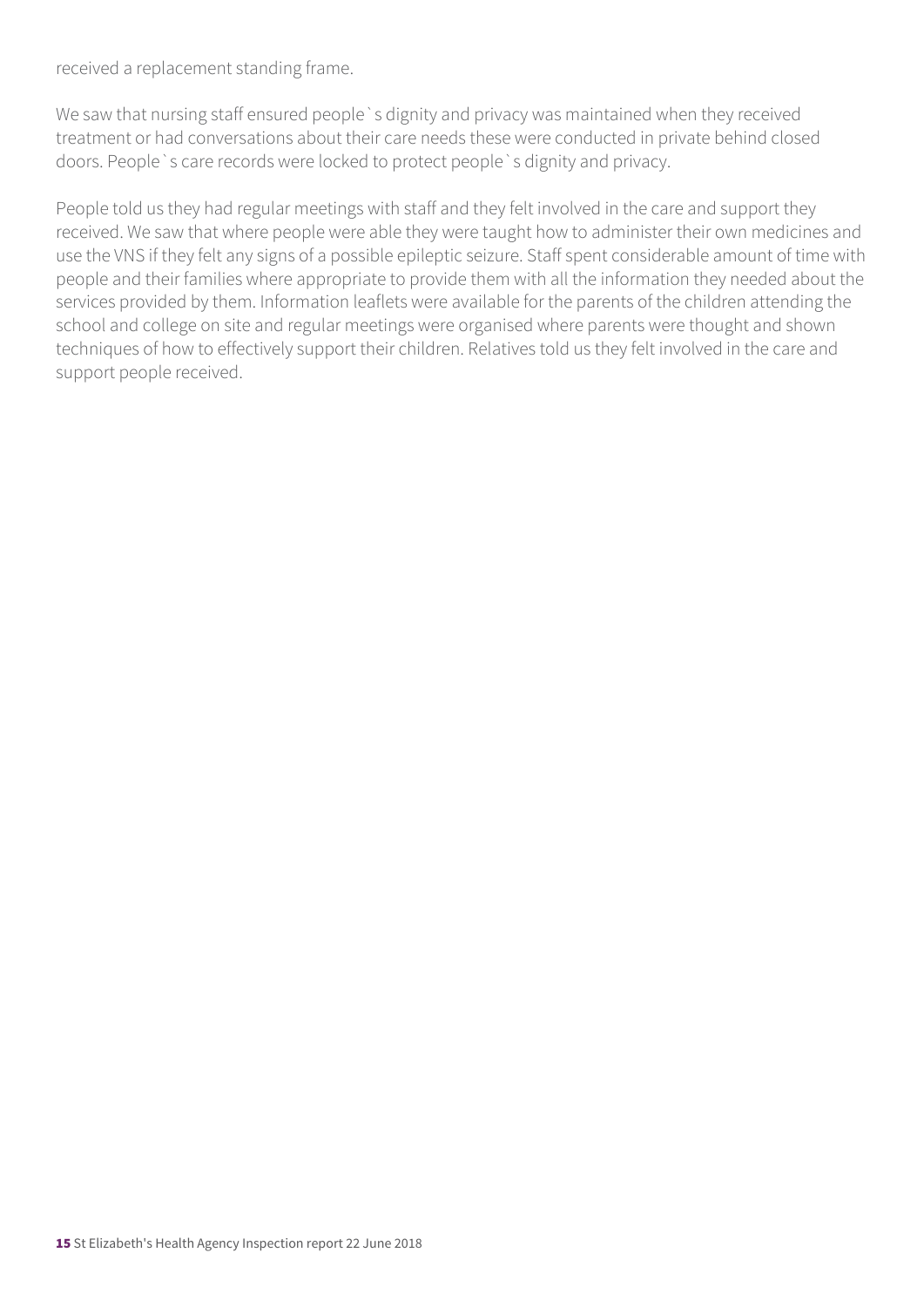### Is the service responsive?

## Our findings

People, relatives and health and social care professionals told us that the service was extremely responsive to people`s needs and personalised to each individual person. One person said, "Everything is exactly how I like it and want it."

Staff from the health agency led the pre-assessments for every person referred to St Elizabeth School, college or nursing home. These assessments were thorough and often took several days or weeks before it was decided if the centre was suitable for the individual. Staff from the agency visited people in their own homes or in other services and established communication avenues with the person their family and professionals involved in their care. They developed a comprehensive plan of care which was shared with care staff working on site to ensure people received appropriate care and support from the first day they arrived.

Staff used a range of nationally recognised assessment tools for people who were not able to communicate verbally but communicated through their behaviour or body language. We found that the team of physiotherapist, behaviour support specialist nurses and epilepsy specialist nurses all worked together to ensure their observations were correctly captured and the treatment and support plans were individualised to each person.

Care plans provided clear and detailed guidance for staff about people`s individual care and support needs. There was information about each person's specific health conditions that detailed the actions staff needed to take to ensure people were safe and also details about the level and the nature of support people needed to live an active life. A copy of people's care plans were kept at the health care agency and each person had their own copy in their rooms. This meant that people and their relatives could review the information held about them at any time.

Staff used innovative technology to monitor people`s seizure activity, frequency, type and length of the seizures and they accurately recorded their observations which ensured people`s neurologists could be informed. Staff used specialist equipment day and night to monitor people and to be able to promptly respond when people were in need. There was a sophisticated monitoring system in place which included bed monitors, audio and video monitoring. However due to the high number of seizure types staff suspected that some seizures could not be detected by this monitoring system. They therefore introduced the use of `Pulse Guard` monitoring system. Pulse-Guard is a heart rate monitor that detects a rise or fall in heart rate to not only detect seizure activity but any early onset cardiac difficulty that requires immediate medical intervention to help preserve life.

The use of the this monitoring system enabled staff to adequately monitor epilepsy presentation and respond swiftly to changes by adjusting existing epilepsy therapies. We saw that staff also used this system successfully when they needed to clarify, in one person`s case if the seizures this person had were directly related to outbursts of violent behaviours. Staff conducted a two week study and were able to establish that seizures and violent outbursts were not directly related. Staff reported this to the lead psychiatry consultant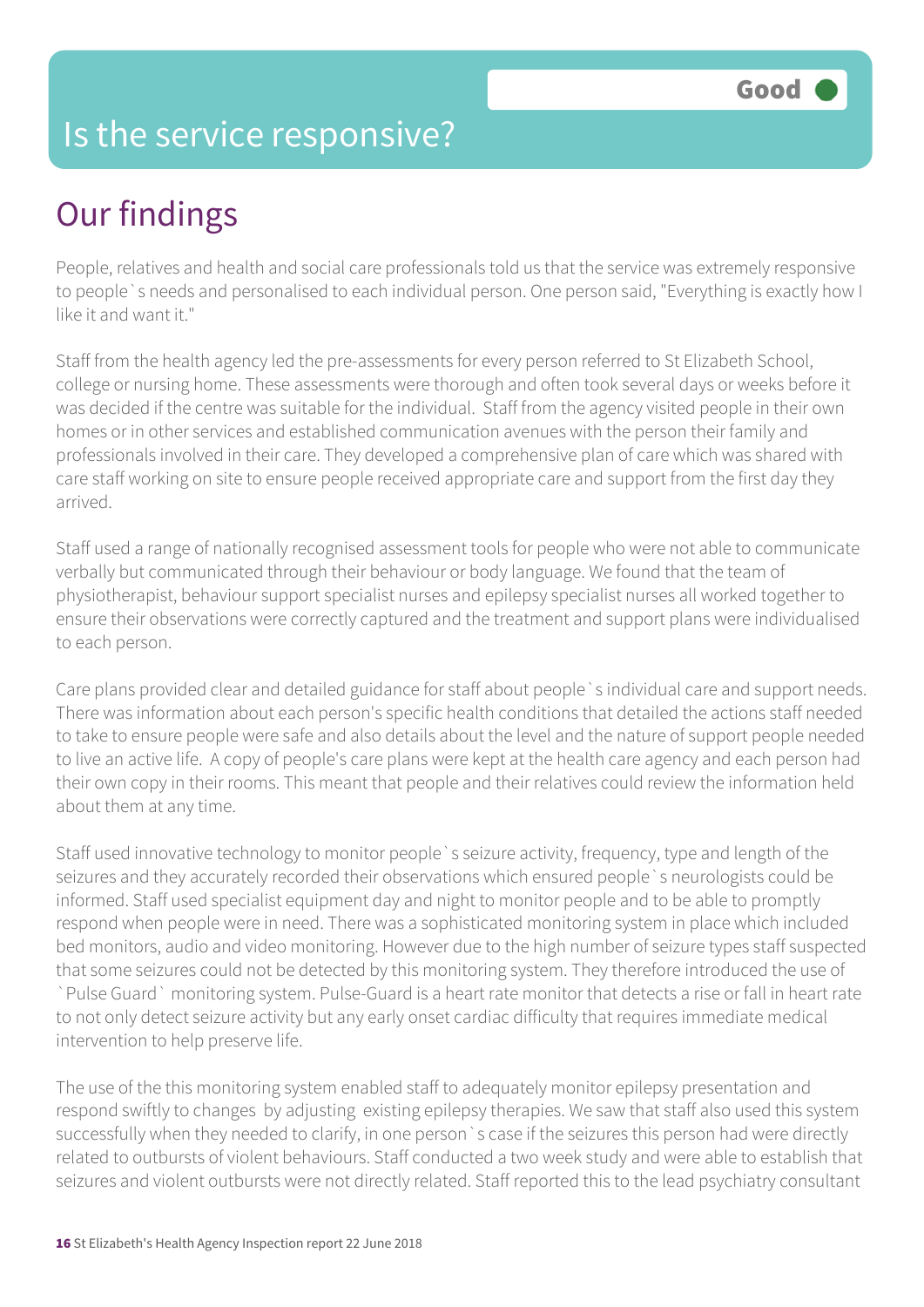and the person`s medicine therapy was significantly changed. As a result the person's behaviour improved dramatically which allowed them to make progress in their education and significantly improved their social interaction with their family, pears and staff involved in their care.

People`s needs were met holistically. Staff developed comprehensive support programs for people which provided physical support but also psychological and emotional support. A specialist mental health and behaviour support nurse role was introduced by the registered manager. This role involved supporting people, relatives and staff when concerns were raised or a referral made regarding any emotional, psychological and behavioural changes or difficulties people had.

The specialist nurse in this role told us, "After the initial referral is made we discuss the concerns during the weekly team meeting with epilepsy specialist nurse, behaviour support practitioner and learning disability nurse and allocate accordingly. We sometimes approach the referral jointly as it's recognized that behaviour and seizure activity are often closely linked. We do however; have many residents and college learners with autism, communication needs, increased anxiety levels and a range of psychiatric diagnosis. I complete a number of assessments and gather relevant information from staff, families, previous and current medical history, taking into account any changes in medication, environment, routine, staff, seizures which all combined enabled me to provide guidelines, strategies, care plans and recommendations to support the resident which are reviewed and evaluated accordingly. I attend MDT's, chair meetings, attend resident reviews and complete Mental Capacity Assessments. I also respond to any emergency situations, especially regarding a breakdown of the management of behaviour, increase of risk behaviours and assess and respond accordingly. I'm very enthusiastic that we are able to provide a person centred and holistic approach to care."

We found that staff were dedicated which enabled people who used the service to plan their future lives as adults, to live as independently as possible and enabled people to make choices and live their lives their way. The therapy team had a goal orientated approach where they discussed with people and their relatives if appropriate their needs and aspirations and then worked on the skills and interventions required to meet these goals.

In order to address the needs of the people, the therapy team introduced different group sessions to address in an innovative, fun and interactive way the needs of people. For example there was a `Sensory Circuit` group which provided a range of sensory activities for people and also developed their motor planning skills. `Explore and Create` group which gave people the opportunity to experience different sensory stimuli and at the same time develop fine motor skills. 'Upper Limb' group aimed to improve people`s movement and strength in their arms by using activities such as pegging, spreading, writing and cutting. `Functional Communication` group which helped people gain experience in vital communication tasks for independent living for example sending emails, making phone calls and making a complaint. Other groups included `Physio Skills` which was an exercise session working on core physical skills such as balance, flexibility, fitness and strength; `Snack Chat` where people developed functional communication skills such as following instructions, requesting items, making choices whilst completing cookery tasks with bilateral hand use and `Lego Therapy`, a group which focused on fine motor skills, developing functional communication skills, following instructions and asking questions and team working. There was also a `Sensory Journey` group which encouraged communication, language skills and social interaction, whilst exploring a range of sensory activities to different pieces of music.

People received support from staff that were skilled and knowledgeable in using nationally recognised assessment tools to develop individualised support to people. For example the occupational therapist completed a sensory integration inventory assessment for a person. This is a tool used for individuals with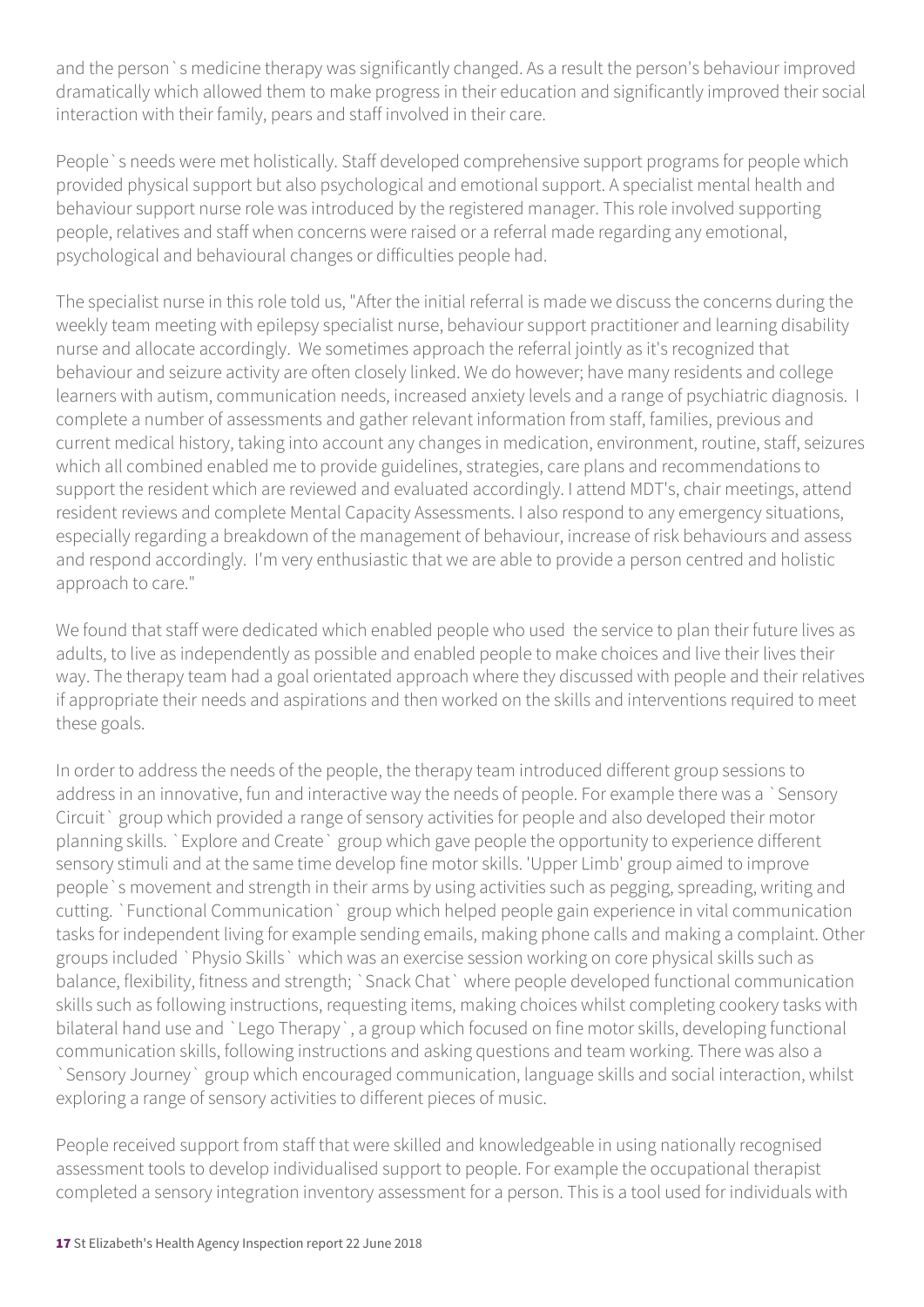developmental disabilities. Several sensory seeking behaviours including chewing, pacing and jumping and high levels of anxiety were identified. The person often chewed their helmet strap and needed this repaired regularly. A sensory activity plan was implemented where calming activities such as ball squash, chewy aid and weighted blanket were introduced. The use of this equipment has reduced sensory seeking behaviours and anxiety and the person stopped chewing their helmet strap and become more settled.

The therapy team organised club activities for people who lived on site where people developed skills and abilities appropriate to their age group. Where young people were encouraged to join a trike club or cheerleading club, elderly people had opportunities to improve and maintain their balance through a fun balance group session.

Staff also provided individualised training and support for people to achieve their goals and aspirations. For example a person was keen to travel from their family home to their flat in town and on their own. The occupational therapist provided them with weekly travel training for a period of several months, walking with them to the railway station, facilitating purchasing a ticket and travelling on the train with the person. The result was that the person was able to take themselves to the station, get on the train, get off at the correct stop and deal with the money issues. The person also managed to deal with the situation when a train was delayed. The person now lived in the community, in supported living service and was able to travel to their family home in the next village independently.

Another person was supported to continue to have baths after they were no longer able to safely access a standard bath. They were assessed using a specialist bath twice, to establish if this was a suitable alternative to enable the person to continue to bathe, which they really enjoyed and found very relaxing. The assessments went well and the occupational therapist worked with the care staff which ensured they were able to support the person safely. Whilst the person was putting themselves and also those assisting them at risk when using a standard bath, the new routine and bath have reduced the risk considerably and enabled the person to continue to enjoy and relax in a bath.

Staff told us they supported people to express their sexuality. Staff provided psychological and emotional support to people in a safe environment where people felt comfortable and safe to express emotions. One staff member told us, "I've had the opportunity to work with a [name of person], meeting once a week to offer emotional support and linking in with other internal teams and external community services. Also supporting with appointments and educating the staff teams, this work continued to the point of transition and I continue to have contact with the new service provider when necessary to ensure continuity of care and joined up working."

There was information available to people who used the service and visitors to the home about how to raise complaints and concerns. Staff told us that any concerns raised with them would be immediately escalated to management and they showed us that people had complaints forms in an accessible format in their rooms with examples to follow to help them complete them. People and relatives told us that they would be very confident to raise any concerns and had confidence that the management would respond appropriately.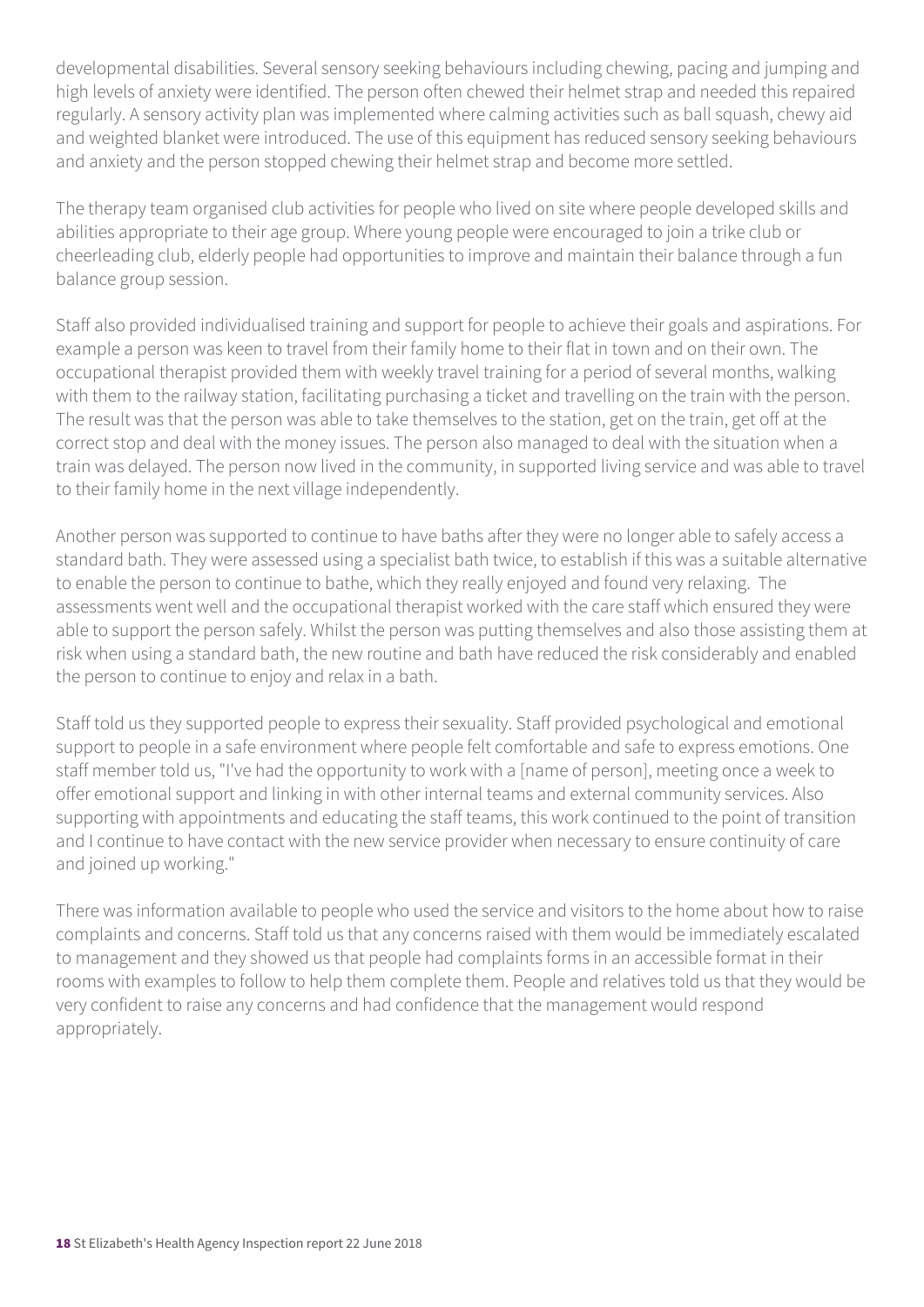### Is the service well-led?

## Our findings

People and staff told us that the service was well managed and the registered manager was approachable and listened to them. One nurse told us, "I have confidence in [registered manager]. We all work as a team and decisions are taken after everyone is listened. Our opinion is taken seriously".

The registered manager and the provider worked together with lead neurologists and epilepsy specialists and participated in innovative projects and new treatment trials with very positive results. Their work was appreciated by the physicians they were working with who were able to share nationally the positive results of these studies so more people could benefit from it.

Staff worked together with neurologists from Great Ormond Street Children's Hospital in conducting a trial with new medication for children with a specific type of epilepsy. The neurologist involved in this trial told us they appreciated the data and the feedback they received form the nurses which helped them measure how effective the treatment was. We saw that the new treatment had a positive effect on the people participating in the trial. The frequency of their seizure activity reduced and they were able to enjoy life to the full. The results of this trial was planned to be published soon and the registered manager told us there were hopeful that the treatment could be rolled out nationally.

Another staff member took a special interest in running the Genomes Project. This project involved working in partnership with clinicians who were analysing genes from people who had epilepsy trying to identify the genetic cause of epilepsy. The aim of the project was to provide a diagnosis for people with a rare form of epilepsy and to support clinicians and researchers to develop new medicines and therapies and diagnostic tests. There were 22 people who took part in this research. This project involved assessing each person for suitability, discussion with the neurologist, undertaking mental capacity assessments and involving people and their families in all aspects of the project. This project was important for people with a rare form of epilepsy where some of the commonly used medicines to treat and control seizures were not recommended so in order to have the right treatment a correct diagnosis was needed.

The nursing team worked closely with three major Vegus Nerve Stimulator (VNS) implanting centre's in their area, Addenbrooks Hospital, Great Ormond Street Hospital and Kings College Hospital. A member of the nursing team had been trained and certified as competent in programming, monitoring and managing all aspects of the VNS therapy. This meant that all post implantation appointments were carried out on site, during the VNS clinics in a familiar and safe environment for people without the need for stressful visits to the hospitals . This also allowed staff to respond without delay to any changes in epilepsy presentation and to any side effects from the treatment should they occurred. The outcomes of the VNS therapy were fed back to the leading neurology consultants timely for the neurology reviews which were carried out during outreach onsite clinics led by them.

St Elizabeth Health Agency provided a service across all of St Elizabeth Centre which included a residential home with nursing, respite care, children's home and school and college. This meant that the registered manager ensured that there were at all time appropriate staffing in place with the right skill mix and ensured